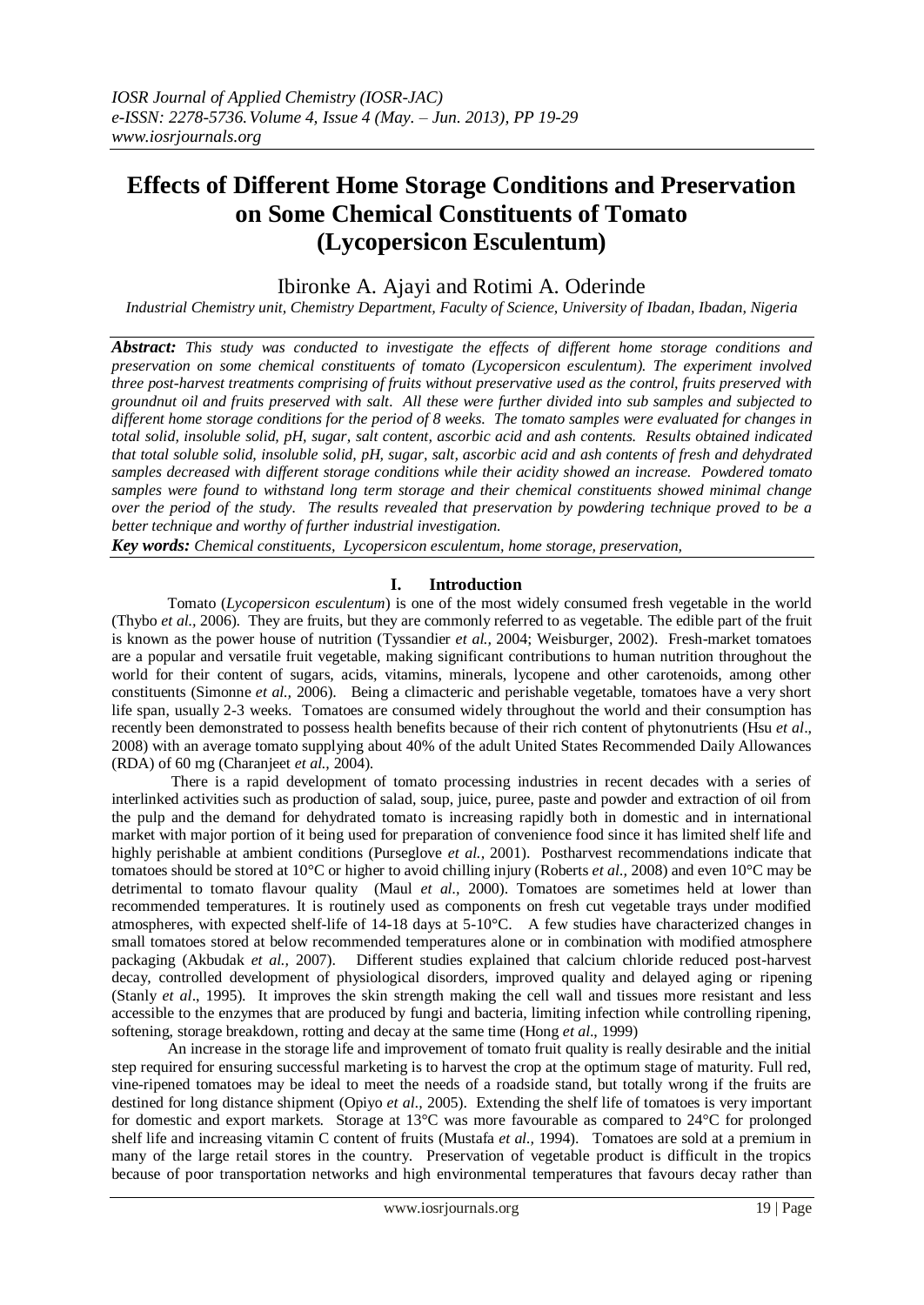storage. There is an interest in finding ways to improve the shelf life. Safe and low cost methodologies that can extend the shelf life while at the same time retain the quality under ambient as well as cold conditions need to be evaluated. Present study therefore evaluates the effect of home storage and preservation on the chemical constituents of tomato.

#### **2.1Materials**

### **II. Materials and Methods**

Tomato fruits (harvested at mature-green stage), a local variety cultivated in the Northern part of Nigeria, were obtained from a local market in Ibadan, Oyo State. Tomatoes were selected for their absence of defects, firmness, uniformity of size and red colour. After the collection, they were stored at room temperature.

#### **2.2 Sample preparation**

 Four medium baskets of tomatoes weighing almost 8kg were blended using a blender. It was then divided into two in the ratio of 1:3. The first ratio was regarded as fresh (F) throughout the work while the second ratio was dehydrated to a paste-like form and labeled as dehydrated (D). The powdering technique used for preparing the powder samples involved slicing of another 10kg of tomatoes and drying them in an oven at about  $75^{\circ}$ C on a flat glass ware for about 20hrs. The dried tomatoes were then blended in a blender thereby turning them into powder (P) form.

#### **2.3 Sample Preservation and Storage**

 Each of the three batches of the tomato samples was divided into six (1-litre) sample bottles. No preservative was added to the samples in the first two bottles. One of the said bottles was then stored in the fridge and the other was stored in the laboratory at room temperature. The samples in the next two bottles were preserved with groundnut oil while the samples in the last two bottles were preserved with salt. They were then respectively stored away in like manner as for the first two bottles.

#### **2.4 Sample Documentation**

Samples were labeled after preparation with a 3-lettered code. The first digit letter can either be F (fresh), D (Dehydrated) or P (powdered), the middle can either be a (ordinary without preservative), g (groundnut oil as preservative) or s (salt as preservative) while the last letter can either be O (outside storage) or F (fridge storage). For example, FoO would be fresh, ordinary, outside meaning a fresh sample with no preservative and stored outside. DsF will be dehydrated, salted, fridge etc. which means a dehydrated sample, preserved with salt and stored in a fridge. An inventory of samples used in this work was given below. Altogether 16 samples were analyzed. The documentation of the samples is shown on table 1 below.

|  | <b>Table 1. Sample documentation</b> |
|--|--------------------------------------|
|--|--------------------------------------|

| <b>FRESH FORM</b> |                  | DEHYDRATED FORM |              | <b>POWDER FORM</b>       |                          |
|-------------------|------------------|-----------------|--------------|--------------------------|--------------------------|
| FoO               | FoF              | DoO             | DoF          | PoC                      | PoF                      |
| FgO               | FgF              | DgO             | $_{\rm DgF}$ | $\overline{\phantom{a}}$ | $\overline{\phantom{a}}$ |
| FsO               | F <sub>S</sub> F | DsO             | DsF          | <b>PsC</b>               | PsF                      |

## **2.5Chemical Analyses**

## *2.5.1 Total soluble solids*

 This was determined by the tentative method for total solids in tomato products, Methods of Analysis AOAC (1984). 1g of the tomato sample was accurately weighed into a dry weight dish. The tomato was spread evenly over the bottom surface of the dish with a fine jet of water and dried in an oven at 70<sup>o</sup>C until constant weight was obtained.

#### *2.5.2 Insoluble solids*

3g of the tomato sample was accurately weighed into a beaker and 100ml of distilled water was added to it. It was then boiled for 30mins with occasional stirring. The sample was filtered and the residue washed with 50ml of H<sub>2</sub>O after which it was scrapped back into the beaker and further boiled in 50ml of H<sub>2</sub>O for another 15mins. The sample was then filtered again, this time using a weighed filtered paper and dried in an oven at  $100^{\circ}$ C until constant weight was obtained.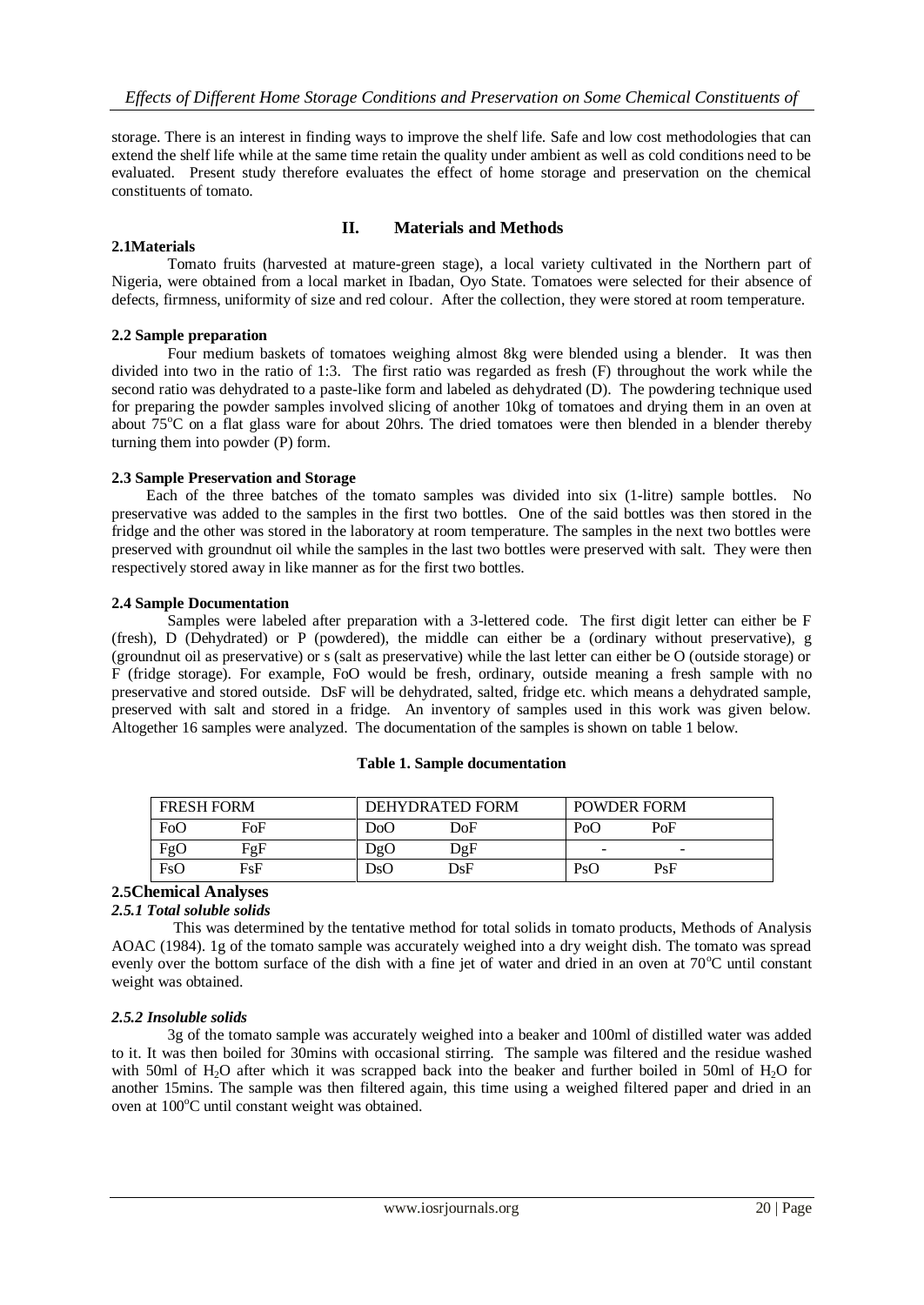### *2.5.3 pH and Acidity*

The pH of the tomato samples was determined by a pH meter following the method of AOAC (1984).

### *2.5.4 Salt content*

In determining the salt content of the tomato samples, direct titration (Mohr) method was used in which case, potassium chromate (5% solution) which is Mohr indicator was used as the indicator (Pearson, 1976). 10ml of 3%  $H_2O$  solution of the tomato sample was titrated with 0.1M AgNO<sub>3</sub> using 1ml of Mohr indicator with the end point being reddish-brownish colour production. The salt content was then calculated and reported as sodium chloride.

#### *2.5.5 Sugar content*

The sugar content of the tomato sample was determined using Lane and Eynon's method as reported by Mozunder *et al.* (2012). An amount of 25ml of standard invert solution was pipette into a 100ml volumetric flask and about 50ml of water was added. A few drops of phenolphthalein indicator was added and neutralized with 20% NaOH until the solution turned pink.

#### *2.5.6 Ascorbic acid*

Ascorbic acid of the tomato samples was determined using the method of Pearson (1976).

#### *2.5.7 Potassium content*

The determination of potassium was done following the method outlined in Pearson (1982). A series of solution was prepared from the freshly prepared diluted potassium stock solution containing 10, 12, 14, 16, 18 and 20mg/l K2O. The potassium in these solutions was then determined by using a flame photometer and from this a calibration curve was prepared. 3% H<sub>2</sub>O solution of tomato sample was prepared and the potassium in it determined using the same flame photometer. The amount of potassium in this was then estimated by reading it off the calibration curve.

#### *2.5.8 Ash content*

The ash was determined following the method of AOAC (1984). Samples were weighed (5g) accurately in a previously cleaned and dried- weighed crucible. At first the crucible containing sample was placed in an oven  $(100-105^{\circ}\text{C})$  for 4hrs to remove moisture. The moisture free sample was completely charred in a heating mantle followed by ashing in a muffle furnace at  $600^{\circ}$ C for 3hrs. Then it was removed from furnace and cooled in desiccators and weighed. To ensure complete ashing, the crucible was again heated in a muffle furnace for one hour. Then this was removed from the furnace, cooled in a desiccator and weighed again.

### **III. Results and Discussion**

#### *3.1 Total soluble solid*

The result of the effect of storage temperatures on the total soluble solid (TSS) is presented in fig. 2. It was observed that differences existed between the post harvests temperature treatments at all stages of observation (1, 2, 3, 4, 5, 6, 7 and 8 weeks). The total soluble solid of the tomato samples was found to decrease with storage time with the rate of decrease of samples outside greater than those in the fridge, while that of the powder samples was minimal. The reason for this could be attributed to the higher storage temperature of the ones outside which could have led to increase in rate of spoilage, the bacteria (*Bacillus thermoacidurans*) probably being able to flourish better at this temperature. Another cause for the decrease could also be that the solids are probably broken down during storage time. These observations agree with the findings of Bachman and Earles (2000), who observed that fruits storage at extremely low temperature preserves quality better at increased storage periods. They also confirmed that temperature is the single most important factor in maintaining quality after harvest. In a similar development, Wilson *et al.* (1995) in their report on post harvest handling and cooling of fresh fruits, vegetables and flowers for small farms, asserted that deterioration of fresh commodities can result from physiological breakdown due to natural ripening processes, water loss, temperature, injury, physical damage or invasion by microorganisms and that all of these factors can interact and all are influenced by temperature.

### *3.2 Insoluble solid*

Over the period of 8 weeks in which the study was carried out, the insoluble solid of the samples decreased. The rate of decrease was found to be greater for the first 4 weeks after which it was reduced (Fig. 3). However, for the powder samples, the change in the insoluble solid content was quite insignificant over the period of storage as compared to other samples. The trend of change observed could probably be due to the rate of spoilage which softens the solids of the samples hence, the decrease.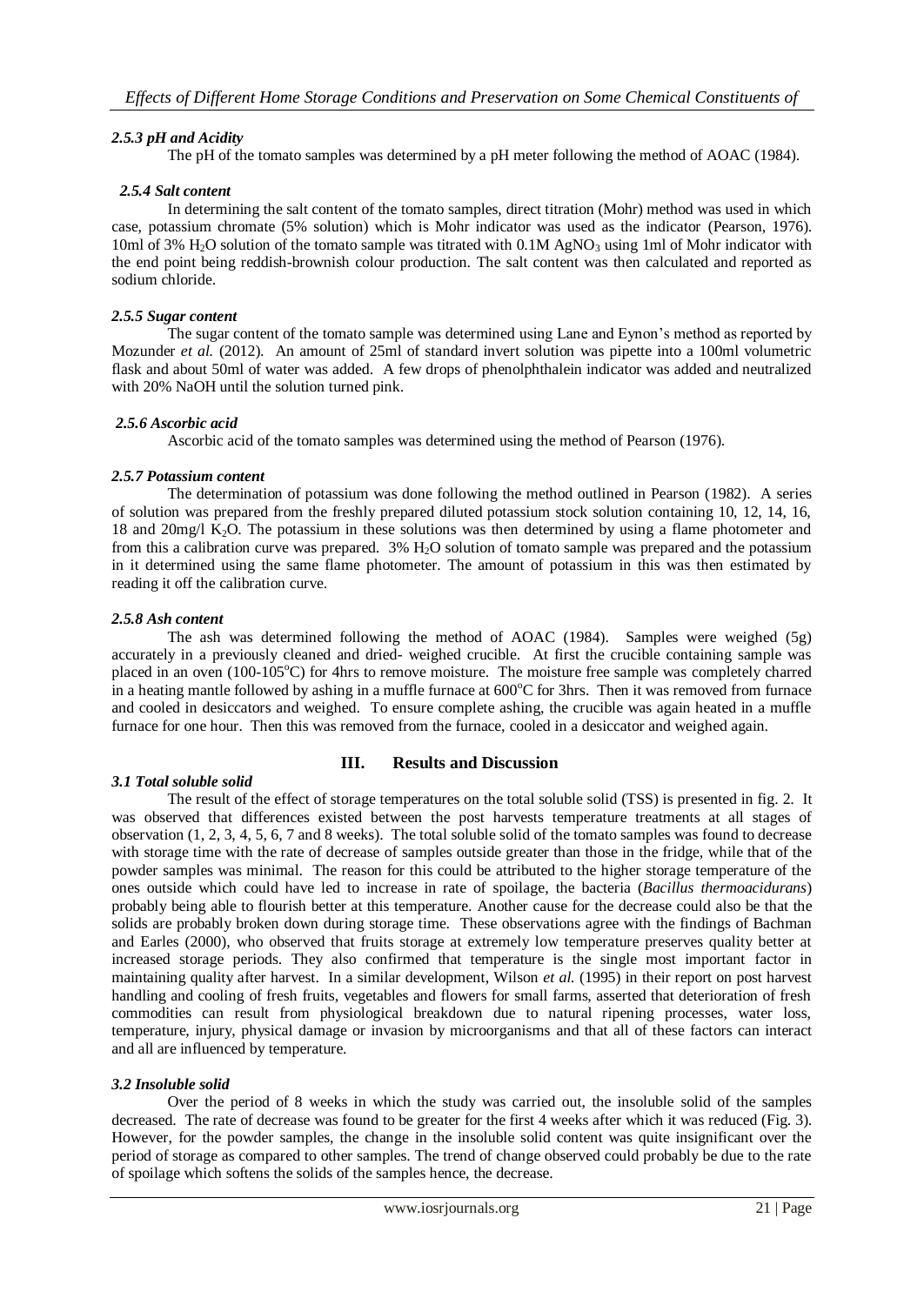### *3.3 pH and Total acidity*

The pH of the tomato samples decreased with storage time up to the fourth week after which it started increasing, while the acidity of the samples increased for the first 4 weeks after which it began to decrease (Fig. 4). This observation was closely related to the observation made by Zackel and Schillinger (1979) who reported a decrease in the content of acids even up to 32% of the initial value. The pH of the powder samples increased after the 3<sup>rd</sup> week. This observation agrees with the work of Garango *et al.* (1992) who attributed that the decrease in ascorbic acid content was correlated to the lowering of the pH. The later increase in pH and decrease in acidity is probably due to the effect of organisms responsible for the spoilage, some of which can release basic substances into the samples. Lisiewska and Kmiecik (1999) observed an increase in total acid content of frozen tomatoes.

#### *3.4 Salt content*

A decrease in the salt content of the tomato samples was noticed (Fig. 5), the exception being the powder samples for which increase can be noticed. A marked difference can be observed in the salt content of the 3 sets of samples, that of powder ones being the highest. This is due to the fact that the powder samples have more concentration of tomato content and solid, the water content having been removed in the process of drying. The effect of use of salt as a preservative can be seen in the marked difference between the salt content of samples FsO, FsF, DsO, DsF, PsO, PsF and the corresponding counterparts, that of these samples being higher.

#### *3.5 Sugar content*

Within the 8 weeks in which the study was carried out on the tomato samples, significant differences in sugar content were observed (Fig. 6). Similar observation has been reported by Okanlawon (2002). The decrease in the sugar content of the fresh samples is more significant than that of the others. A difference can also be observed in the range of decrease of the sugar content of the samples outside and those in the fridge. This can be attributed to the storage temperature difference which affects rate of spoilage. In contrast, Raffo *et al.* (2002) reported an increase in the sugar content of tomato due to metabolic break down of organic acid into carbon dioxide and polysaccharides into water soluble sugar as glucose, fructose and sucrose as ripening progress.

#### *3.6 Ascorbic Acid*

Loss in ascorbic acid content of the tomato samples with storage time can be observed from Fig. 7, with the rate of decrease of the fresh samples being less than that of the other samples. In the first week, the ascorbic acid in the dehydrated samples was found to be less than that of the fresh samples while none was detected in the powder sample. The higher temperature at which these samples were prepared is probably responsible for this, the loss of ascorbic acid having been reported to be corresponding to temperature (Garango *et al,* 1992; Hobson and Davies, 1971). The results obtained in this study are in a good agreement with those reported by Gupta and Nath (1984) and Gallali *et al.* (2000). Lavelli *et al.* (1999) reported that the content of ascorbic acid decreased from 3300mg/kg of dry matter in fresh dried tomatoes at temperature 80°C. According to Toor and Savage (2006) the drying tomatoes at  $42^{\circ}$ C for 18 hours led to ascorbic acid losses between 17-27% depending on the tomato varieties.

#### *3.7 Potassium content*

An increase in the potassium content of the samples was noticed (Fig. 8); this increase ranged from 9.75 to 12.82, 9.25 to 13.40 and 10.00 to 13.23 for the fresh, dehydrated and powder samples respectively. The effect of the type of preservation on the tomato samples was found to be quite insignificant.

#### *3.8 Ash content*

The fresh and dehydrated tomato samples showed a marked decrease in ash content over the period of storage, but that of the powder ones were minimal. This could probably due to the decrease of the salt content of the samples (Fig. 9). The high ash content of the powder samples is followed by the dehydrated ones and then the fresh. This is because of the increased tomato content and solid of the powder samples that are due to the removal of water content during their preparation which involved drying to various degrees. The results obtained are in close conformity to those reported by Ereifej *et al.* (1997).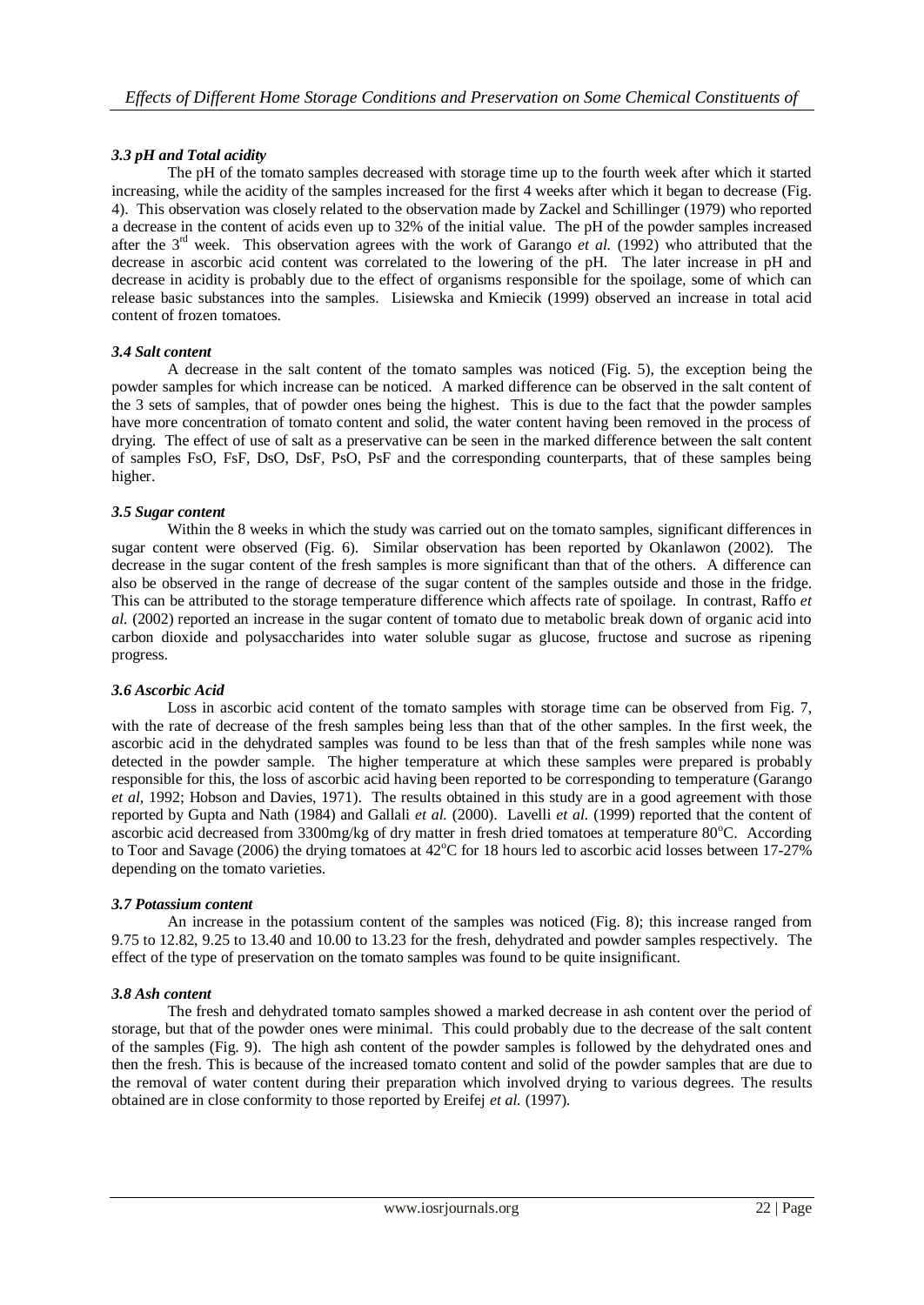#### **IV. Conclusion**

The total solid, insoluble solid, pH, sugar, salt, ascorbic acid and ash content of the 16 samples were found to decrease with storage time, with that of the powder samples being less significant than the others, while the acidity of the samples showed an increase. Of the three sets of the tomato samples, the powdered ones were found to last longer and its chemical constituents showed minimal change over the period of study. This is thus recommended as the best of the methods used for preservation of the tomatoes, despite the total loss of ascorbic acid. A possible suggestion to meet this defect is to add a calculated quantity of ascorbic acid after preparation.

#### **References**

- [1]. Akbudak, B. & Akbudak, N. (2007). Effect of hot water treatment and modified atmosphere packaging on the quality and cold storage life of cherry tomatoes. Journal of Food Science and Technology, 44: 216-219.
- [2]. AOAC, Association of Analytical Chemists. (1984). Moisture in dried fruits. In: Williams S, editor. Official methods of analysis of the Association of Official Analytical Chemists. Arlington, Va.: AOAC. pp, 415.
- [3]. AOAC. (1995). Official Methods of Analysis of the Association of Official Analytical Chemists, Edn. 14th Washington, D.C. pp. 125-139.
- [4]. Bachman, J. & Earles, R. (2000). Post harvest handling of fruits and vegetable. ATTRA Horticultural Technical note 19.
- [5]. Bauerfeind, J. D., & Pinkert, D. M. (1970). Food processing with added ascorbic acid. Advanced Food Research, 18: 219. [6]. Brecht, P. E., Kengl, B. & Munyer, H. M. (1976). Effect of fruit portion, stage of ripeness and growth habit on chemical
- composition of fresh tomatoes. Journal of Food Science, 41: 945. [7]. Ereifej, K. I., Shibli, R. A., Ajlouni, M. M. & Hussain, A. (1997). Physico-chemical characteristics and processing quality of newly introduced seven tomato cultivars into Jordan in comparison with local variety. Journal Food Science and Technology, 34: 171-174.
- [8]. Fatunla, T., & Ogunsua, A. O. (1972). Planning a breeding programme for processing type tomatoes. Nigerian Journal of Science, 6: 163.
- [9]. Foda, Y. H., & McCollum, J. P. (1970). Viscosity as affected by various tomato constituents of tomato juice. Journal of Food Science, 35, 333.
- [10]. Francois, M. (1995). Transformer les fruits tropicaux. Collection le Point sur les Technologies GRET Ministere de la Cooperation Francaise – CTA – ACCT, Paris, 226.
- [11]. Gallali, M. Y., Abujnab, Y. S. & Bannari, D. F. (2000). "Preservation of fruits and vegetables using solar drier: a comparative study of natural and solar drying, III; chemical analysis and sensory evaluation data of the dried samples," Renewable Energy, 19: 203- 212.
- [12]. Garangyo, T., Thiombiano, T., Werem, A., Drawara, B., & Sawadogo, L. (1992). Etude de l'impact du sechage solaire direct sur la teneur en vit c de la tomato. Science Technology, 20: 53-61.
- [13]. Geeson, J. D., Maddison, K., & Broune K. M. (1981). Modified atmosphere packaging of tomatoes. in packaging of horticulture, produce. AAB/NCAE Residential Meeting. London, 8-15.
- [14]. Geeson, J.D., Broune, K.M., Maddison, K., Shepherd, J., & Guaraldi, F. (1985). Modified Atmosphere Packaging to Extend the Shelf life of Tomatoes. Journal of Food Technology, 20: 339-349.
- [15]. Goose, P. G. & Binsted, R. (1973). Tomato paste and other tomato products. Food Trade Press Ltd., 180.
- [16]. Gupta, R.G. & Nath, N. (1984). Drying of tomatoes. Journal of Food Science and Technology, India, 21: 372-376.
- [17]. Hong, M.N., Lee, B. C., Mendonca, S, Grossmann, M. V. E., & Verhe, R. (1999). Effect of infiltrated calcium on ripening of tomato fruits. LWT Journal of Food Science 33: 2-8.
- [18]. Lavelli, C. W., Hippeli, S., Peri, C. & Elstner, E. F. (1999). Evaluation of radical scavenging activity of fresh and air dried tomatoes by three model reactions. Journal of Agriculture and Food Chemistry, 47: 3826-3831.
- [19]. Lisiewska, Z. & Kmiecik, W. (1999). Effects of storage period and temperature on the chemical composition and organoleptic quality of frozen tomato cubes. Journal of Food Chemistry, 70: 167-173
- [20]. Maul, F., Sargent, S. A., Sims, C. A., Baldwin, E. A., Balaban, M.O., (2000). Tomato flavuor and aroma quality as affected by storage temperature. Journal of Food Science 65: 1228-1237.
- [21]. Mozumder, N. H. M. R., Rahman, M. A., Kamal, M.S., Mustafa, A. K. M. & Rahman, M.S. (2012). Effects of pre-drying treatment on quality of cabinet dried tomato powder. Journal of Environmental and Natural Resources, 5: 253-265
- [22]. Mustafa, A. & Mughrabi, A. L. (1994). Effect of packaging methods on the quality characteristics of tomato fruits produced in hydroponics. Journal of King Saud University. 6: 71-76.
- [23]. Okanlawon, S. O., Ibrahim, M. H. & Oyebani, A. O. (2002). Effect of pre drying treatment on the storage of dried tomato. Tropical Science, 42: 40-41.
- [24]. Opiyo, M. A., & Ying, T. J. (2005). The effects of 1-methylcyclopropen treatment on the shelf life and quality of cherry tomato (Lycopersicon esculentum var. cerasiforme) fruit. International Journal of Food Science and Technology, 40: 665-673.
- [25]. Pearson, D. (1976). Chemical Analysis of Food  $7<sup>th</sup>$  Ed., Churchill Livingston.
- [26]. Pearson, D. (1982). Chemical Analysis of Food 8<sup>th</sup> Ed., Churchill Livingstone, 150-168
- [27]. Peterson, J. (1974). Tomatoes Encyclopedia of Food Technology and Food Science Series. Avi Publishing Co. Inc, Westport, Connecticut, 2: 899
- [28]. Raffo, A., Leonardi, C., Fogliano, V., Ambrosino, P. & Salucci, M. (2002). Nutritional value of cherry tomatoes (Lycopersicon esculentum Cv. Naomi F1) harvested at different ripening stages. Journal of Agriculture Food Chemistry, 50: 6550-6556.
- [29]. Risse, L. A., Miller W. R., & Ben-Yhoshua, (1985). Weight loss, firmness, colour and decay development of individual film wrapped tomatoes. Tropical Science. 25: 117-121.
- [30]. Roberts, P. K., Sargent, S. A. & Fox, A. J. (2002). Effect of storage temperature on ripening and postharvest quality of grape and mini-pear tomatoes. Proc Fla State Horticulturel Society, 115: 80-84.
- [31]. Sakunkhe, D. K. (1974). Storage, Processing and Nutritional Quality of Fruit and Vegetable CRC Press, CRC Press Inc. 18901, 44. [32]. Simonne, A. H., Behe, B. K., &Marshall, M. M. (2006). Consumers prefer low-priced and high-lycopene-content fresh-market
- tomatoes. Horticultural Technology, 16: 674-681.
- [33]. Stanly, D. W., Bourne M. C., Stone, A. P., & Wismer, W. V. (1995). Low temperature blanching effects on chemistry, firmness and structure of canned green beans and carrots. Journal of Food Science, 60: 327-333.
- [34]. Thybo, A. K., Christiansen, J., Kaack, K., & Petersen, M. A. (2006). Effect of cultivars, wound healing and storage on sensory quality and chemical components in pre-peeled potatoes. LWT Journal of Food Science and Technology, 39: 166-176.
- [35]. Toor, R. K. & Savage, G. P. 2006. "Effect of semidrying on the antioxidant components of tomatoes". Food Chemistry, 94: 90-97.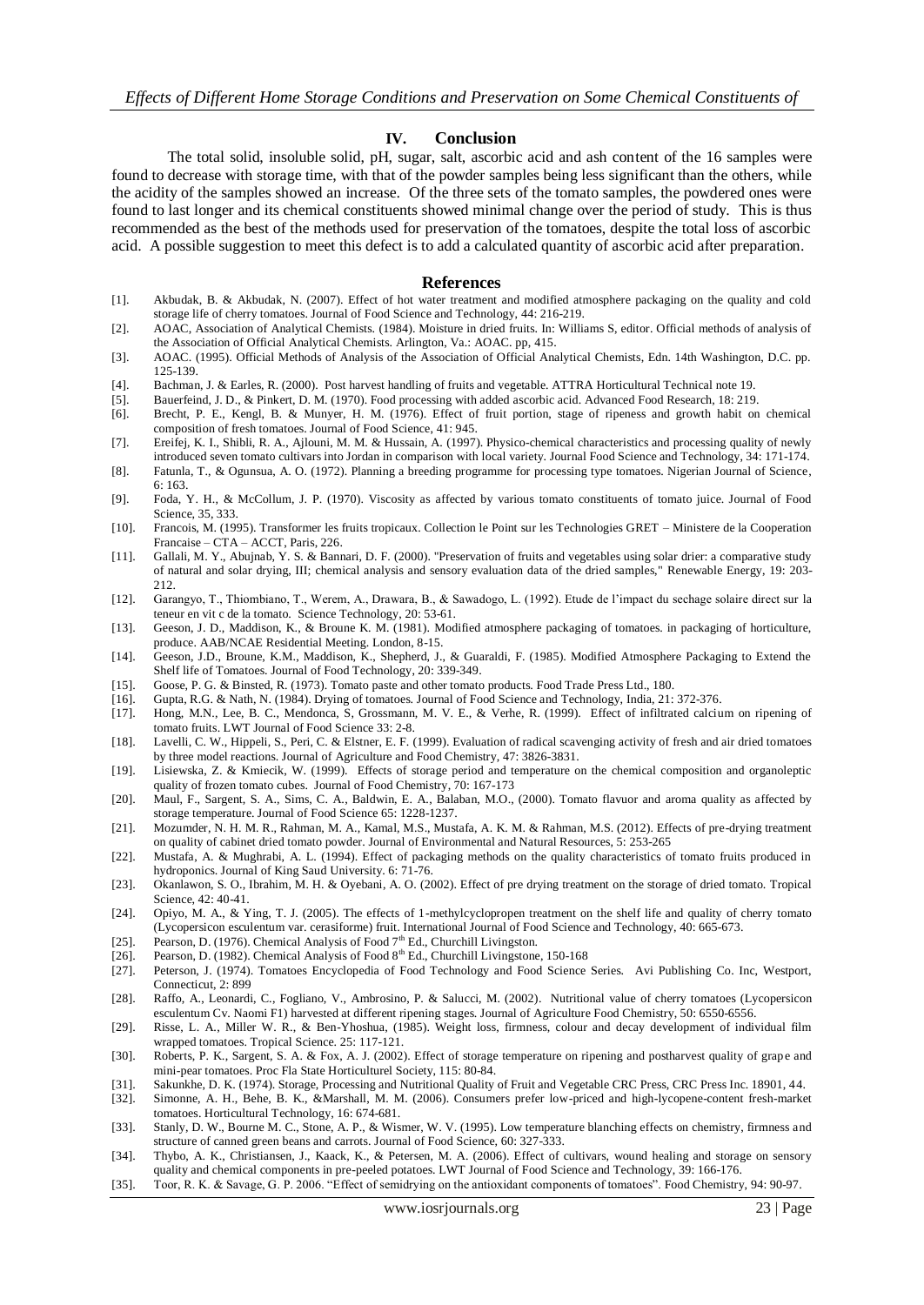- [36]. Tyssandier, V., Feillet-Coudray, C., Caris-Veyrat, C., Guilland, J., Coudray, C., Bureau, S., Reich, M., Amiot-Carlin, M., Bouteloup-Demange, C., Boirie, Y., & Borel, P. (2004). Effect of tomato product consumption on the plasma status of antioxidant microconstituents and on the plasma total antioxidant capacity in healthy subjects. Journal of American College Nutrition, 23: 148- 156
- [37]. Weisburger, J. H. (2002). Lycopene and tomato products in health promotion. Experimental Biological Medicine, 227: 924-927.
- [38]. Weister, H. H. (1971). Practical Food Microbiology and Technology. Avi Publishing Co. Westport, Conn, 2<sup>nd</sup> Edition.<br>[39]. Wiberg, L. A. S. (1977). Avd. Koksvax fodling, Inst. Trad gardsve Tensk. Land skapsplanering.
- [39]. Wiberg, L. A. S. (1977). Avd. Koksvax fodling, Inst. Trad gardsve Tensk. Land skapsplanering. Lantbrukshoegsh Medd. Ser. A, 267: 24.
- [40]. Wilson, L. G., Boyette, M. D. & Estes, E. A. (1995). Post harvest handling and cooling of fruits, vegetables and flowers for small farms, part 1: quality maintenance. Wilson, L. G., Boyette, M. D. and Estes, E. A., (Eds.), N. C. Coop. Extension Service Horticultural Information, Leaf No. 800, 4.
- [41]. Yang, C. C., & Chinnan, M. S. (1988). Modeling the effect of oxygen and carbon (IV) oxide on respiration and quality of stored tomatoes. American Society of Agricultural Engineers, 31: 920-925.



#### **Figure 1: Effect Of Length Of Storage On Total Solid Content Of Tomato**

**FIGURE 2: EFFECT OF LENGTH OF STORAGE ON THE INSOLUBLE SOLID CONTENT OF TOMATO**

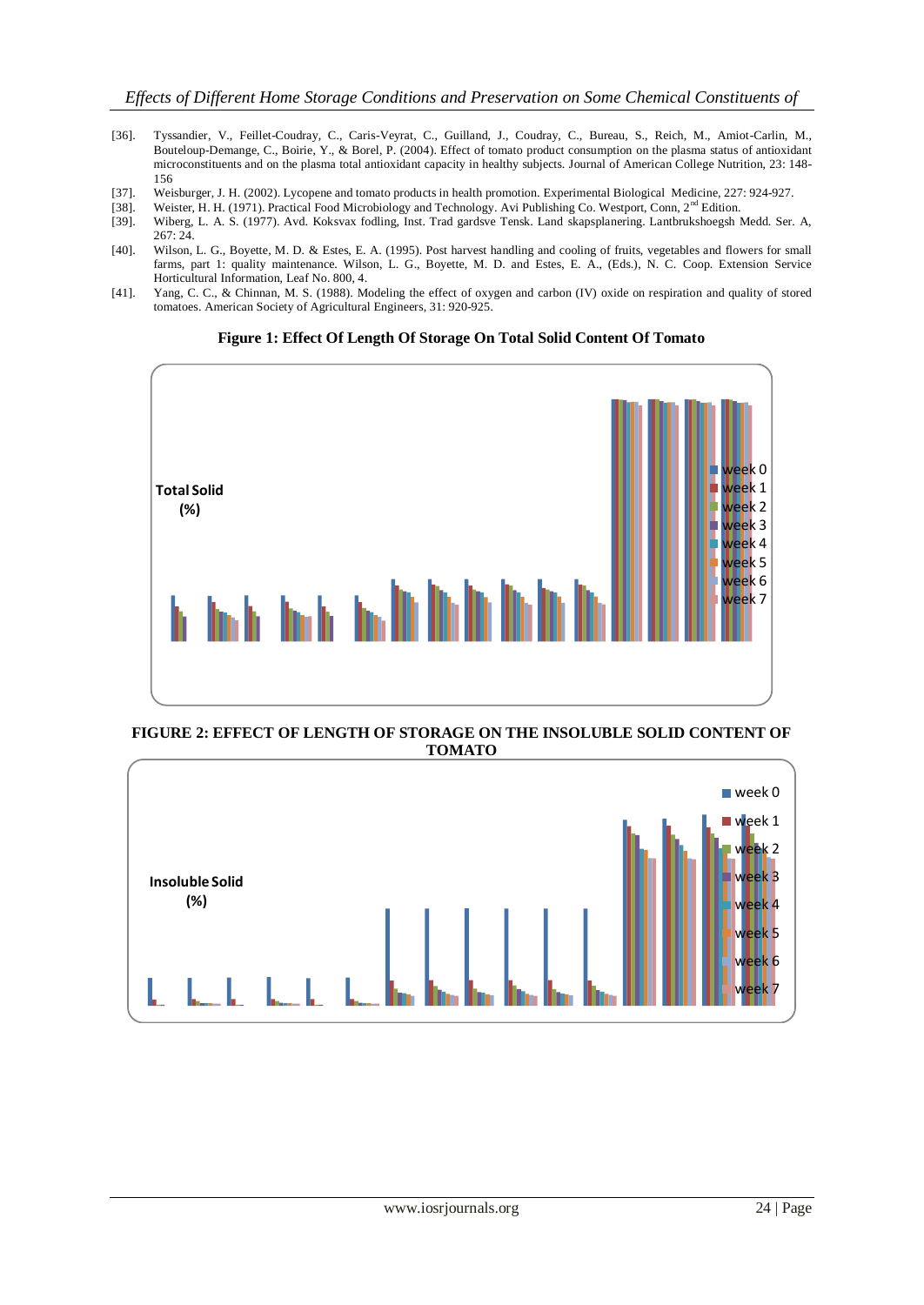

## **FIGURE 3: EFFECT OF LENGTH OF STORAGE ON THE pH OF TOMATO**

## **FIGURE 4: EFFECT OF STORAGE LENGTH ON THE SALT CONTENT OF TOMATO**

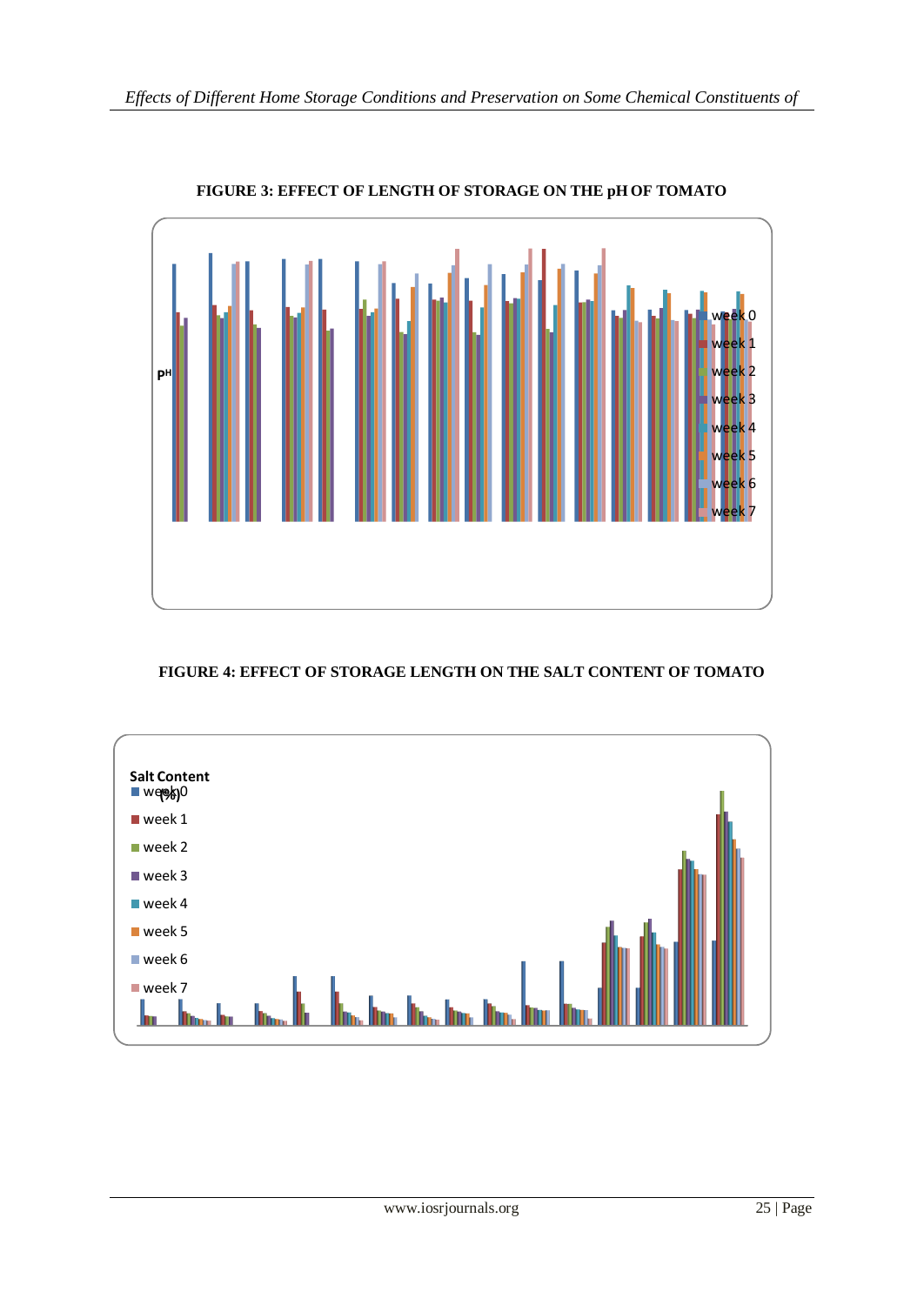

## **FIGURE 5: EFFECT OF LENGTH OF STORAGE ON THE SUGAR CONTENT OF TOMATO**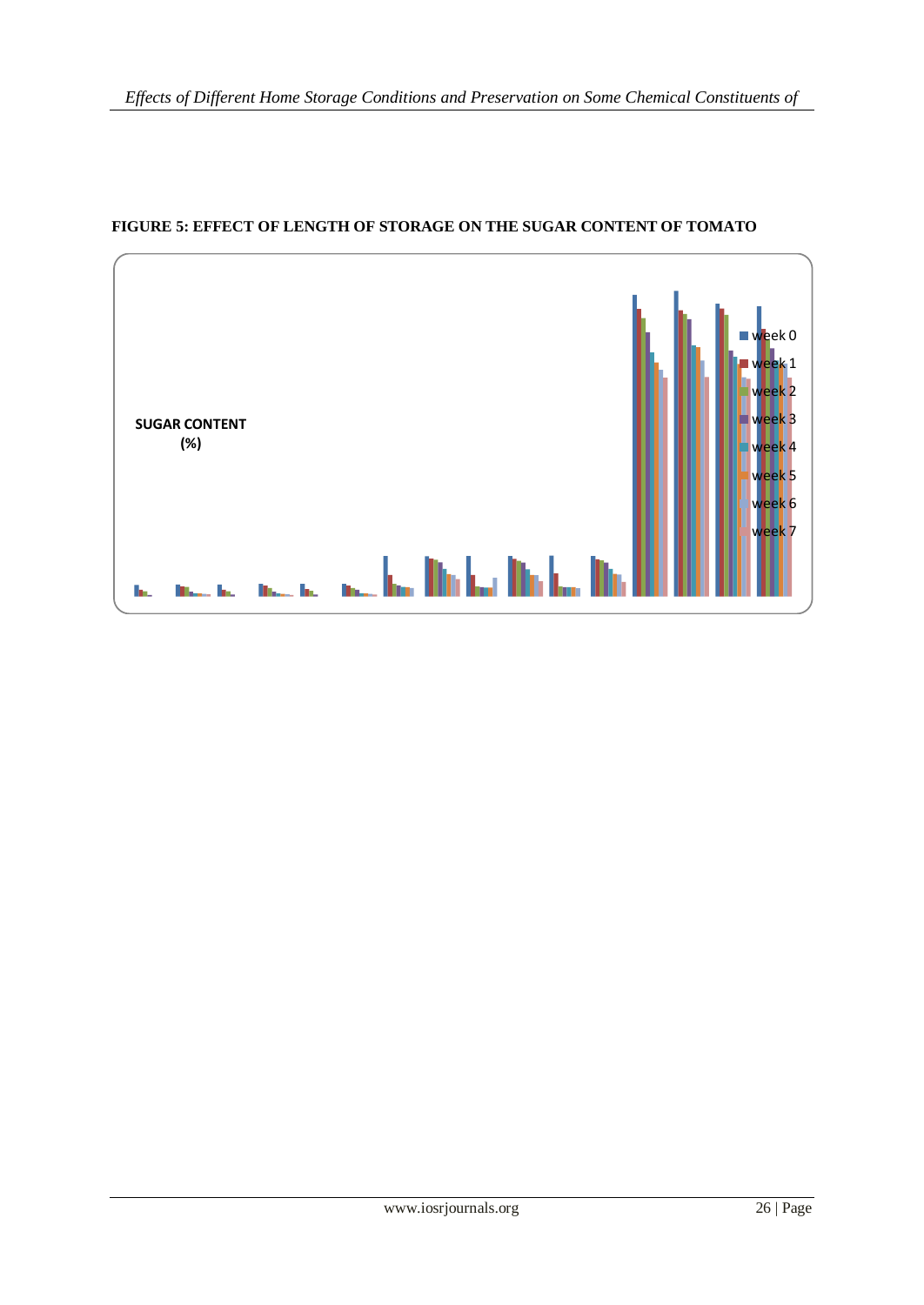

### **FIGURE 6: EFFECT OF LENGTH OF STORAGE ON THE ASCORBIC ACID CONTENT OF TOMARO**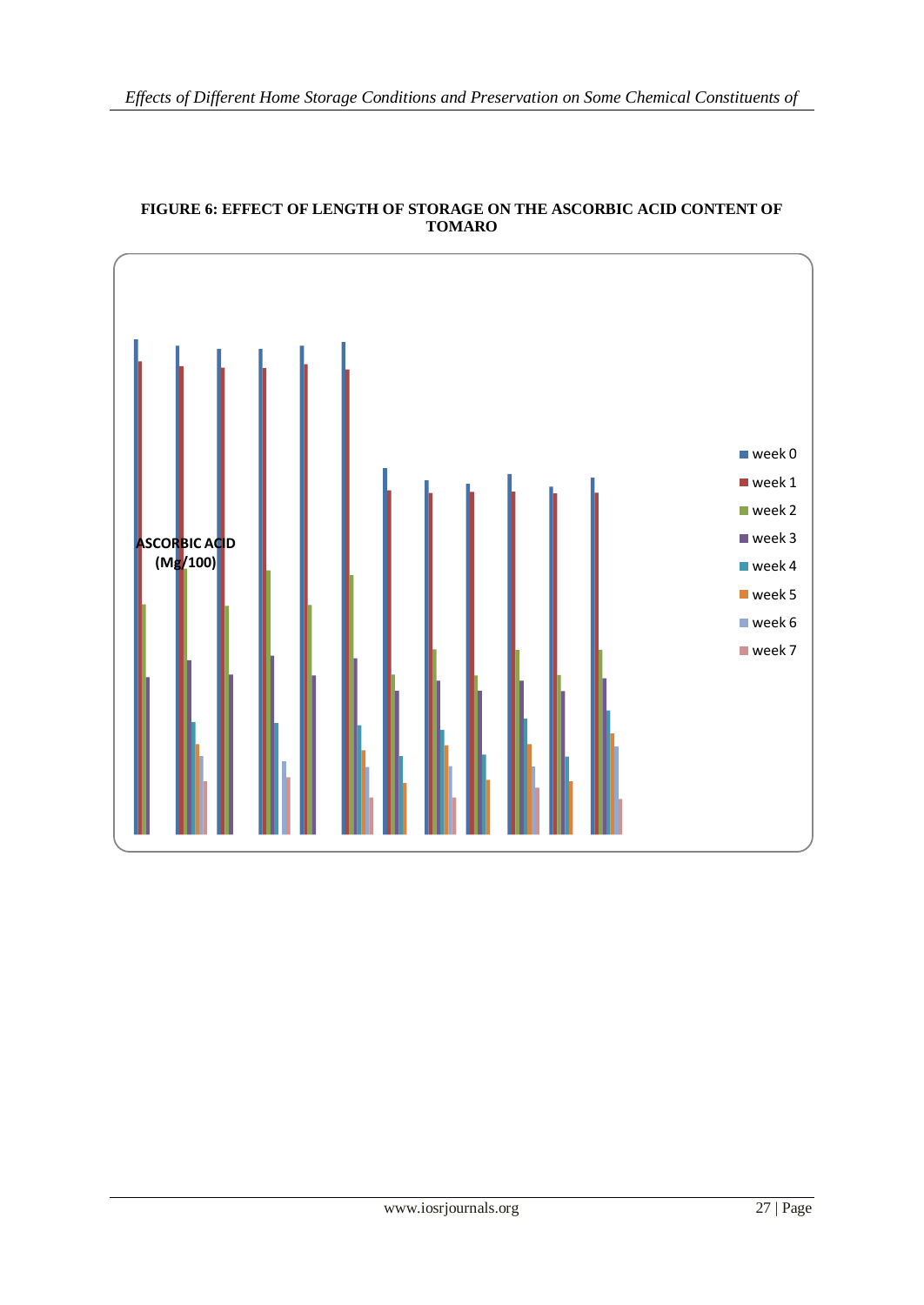

## **FIGURE 7: EFFECT OF LENGTH OF STORAGE ON THE POTASSSIUM CONTENT OF TOMATO**